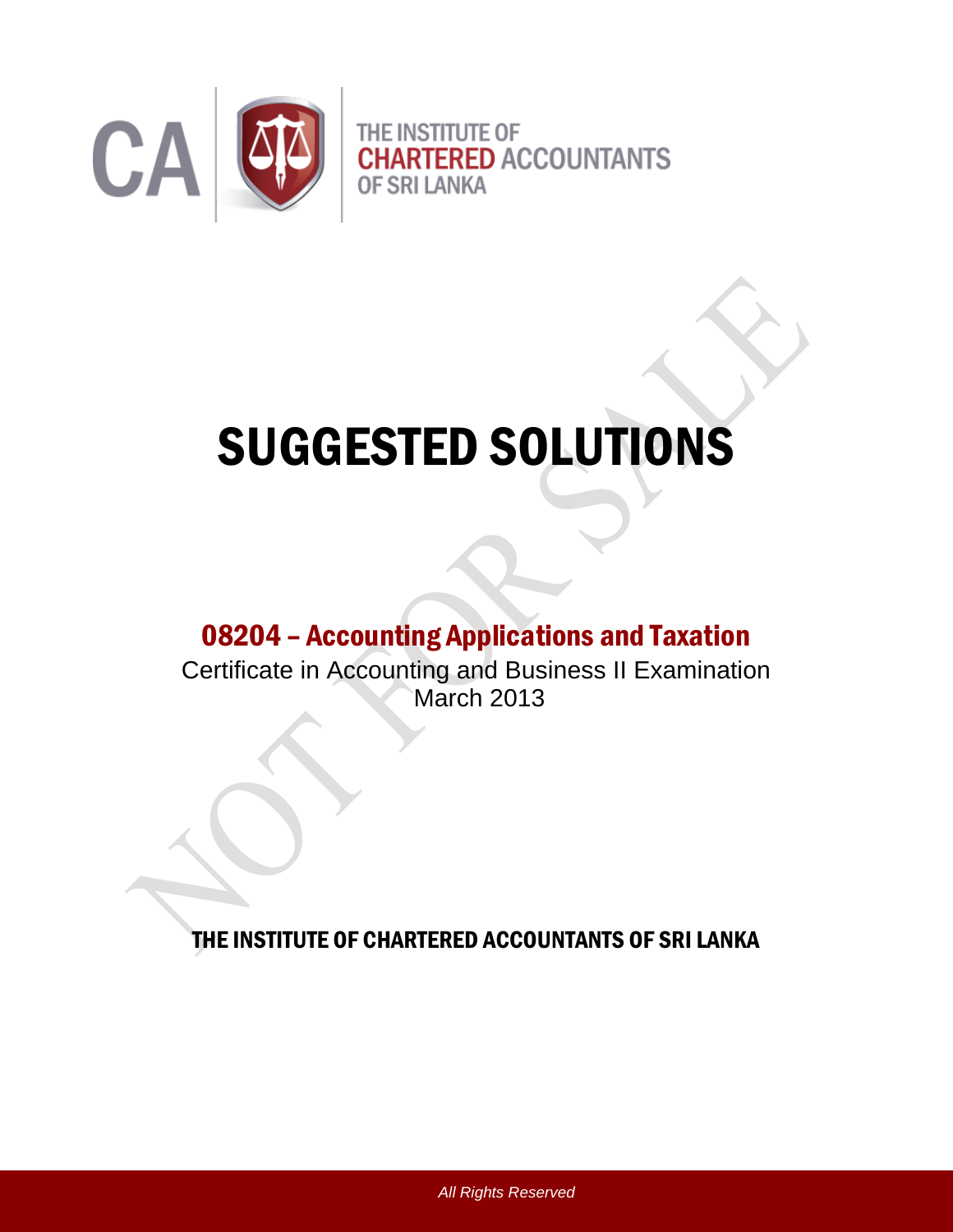| (a) | Goodwill on Consolidation                                                           |                      |             |
|-----|-------------------------------------------------------------------------------------|----------------------|-------------|
|     | Investment                                                                          | (Rs.000's)<br>18,000 |             |
|     | Fair value of Non-controlling Interest                                              | 6,000<br>24,000      |             |
|     | Less: Fair Value of identifiable Net Assets taken-over<br>Goodwill on Consolidation | (21,800)<br>2,200    | (3 marks)   |
|     |                                                                                     |                      |             |
| (b) | <b>Non-Controlling Interest</b>                                                     | (Rs.000's)           |             |
|     | Fair value on the day of acquisition                                                | 6,000                |             |
|     | Revaluation Reserve - (600 @ 20%)                                                   | 120                  |             |
|     | Post acquisition Profit – $(2,200 \ @ 20\%)$                                        | 440                  |             |
|     | Additional Depreciation (800 x 10% x 20%)                                           | (16)                 |             |
|     | Impairment of goodwill $- (400 \& 20\%)$                                            | (80)                 |             |
|     |                                                                                     | 6,464                |             |
|     |                                                                                     |                      | $(3$ marks) |
| (c) | <b>Consolidated Retained Earnings</b>                                               |                      |             |
|     |                                                                                     | (Rs.000's)           |             |
|     | Gamma PLC                                                                           | 18,400               |             |
|     | $(2,200 \ @ 80\%)$<br>Delta PLC                                                     | 1,760                |             |
|     | Dividend Delta PLC - $(1,000 \ @ 80\%)$                                             | 800                  |             |
|     | Additional depreciation (800 @ 10% x 80%)<br>Less:                                  | (64)                 |             |
|     | <b>Unrealised Profit on inventory</b>                                               |                      |             |
|     | (GIT 312,000 + Closing stock 120,000) * 20/120                                      | (72)                 |             |
|     | Impairment of Goodwill - (400 @ 80%)                                                | (320)                |             |
|     |                                                                                     | 20,504               |             |
|     |                                                                                     |                      | (4 marks)   |
|     | Note: Post acquisition profit of Delta PLC is;                                      |                      |             |
|     | Net Assets on 31/03/2012<br>$(10,000 + 800 + 12,400)$                               | $= 23,200$           |             |
|     | Net assets on 01/04/2011                                                            | 21,000<br>$=$        |             |
|     |                                                                                     | 2,200                |             |
|     |                                                                                     |                      |             |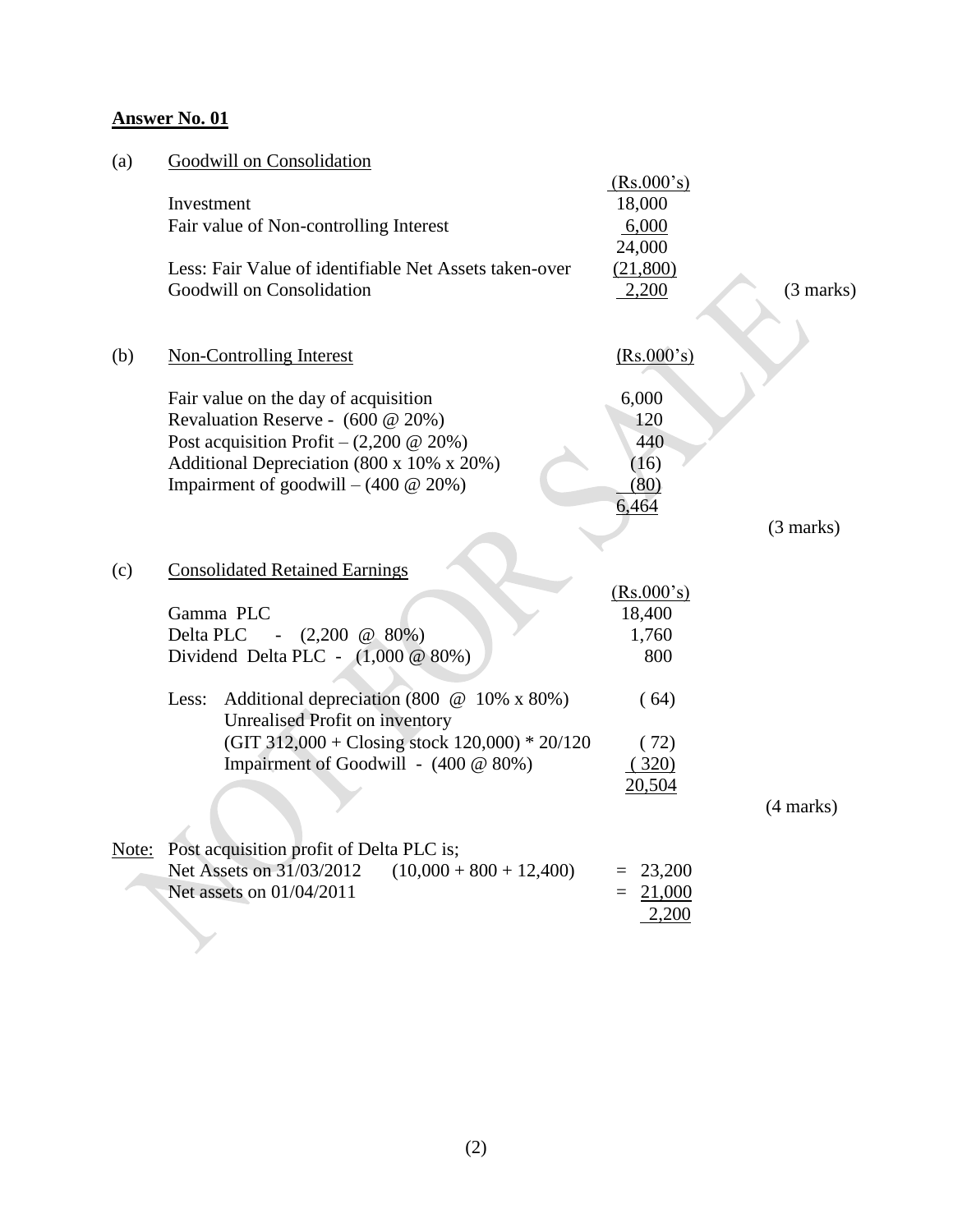| Statement of Consondated Financial Position as at 31 march $2012$ |          |
|-------------------------------------------------------------------|----------|
| <b>ASSETS</b>                                                     | Rs.000's |
| Non-current Assets                                                |          |
| Property, Plant and Equipment                                     |          |
| $[25,300 + 20,500 + 800$ (F value) – 80 (dep'n)]                  | 46,520   |
| Goodwill on Consolidation $(2,200 - 400)$                         | 1,800    |
|                                                                   |          |
| <b>Current Assets</b>                                             |          |
| Inventory                                                         |          |
| $[4,200 + 2,400 + 312$ (GIT) – 72 (URP)]                          | 6,840    |
| <b>Trade and Other Receivables</b>                                |          |
| $[3,200 + 1,800 - 312$ (GIT) - 60 (Deb. Int)                      | 4,628    |
| Cash & Cash Equivalents                                           |          |
| $[2,400 + 1,450 + 60$ (CIT)                                       | 3,910    |
|                                                                   | 63,698   |
| <b>EQUITY &amp; LIABILITIES</b>                                   |          |
|                                                                   |          |
| <b>Share Capital &amp; Reserves</b>                               |          |
| <b>Stated Capital</b>                                             | 25,000   |
| Revaluation Reserve [ $3,000 + 600 \ @ 80\%$ ]                    | 3,480    |
| <b>Consolidated Retained Earnings</b>                             | 20,504   |
| Non-Controlling Interest                                          | 6,464    |
| <b>Non-Current Liabilities</b>                                    |          |
| $(5,000 - 1,000)$<br>12% Debentures                               | 4,000    |
| <b>Current Liabilities</b>                                        |          |
| Trade & Other Payables $[1,700 + 2,350]$                          | 4,050    |
| Dividend payable $(1,000 - 800)$                                  | 200      |
|                                                                   | 63,698   |

# **GAMMA PLC**

#### **Statement of Consolidated Financial Position as at 31 March 2012**

# **Workings**

### Controlling Cost Account

(10 marks)

| Investment in Delta PLC     | 18,000 | Fair value of NA acquired | 21,800 |
|-----------------------------|--------|---------------------------|--------|
| Non controlling interest at | 6,000  | Goodwill                  |        |
| fair value                  |        |                           |        |
|                             | 24,000 |                           | 24.000 |

#### Non Controlling Interest

| Additional depreciation | 16    | Fair value                 | 6,000           |
|-------------------------|-------|----------------------------|-----------------|
| Impairment of GW        | 80    | <b>Revaluation reserve</b> |                 |
|                         |       | $(600 \times 20\%)$        | 120             |
| Balance c/f (NCI)       | 6,464 | Post acquisition profit    | $\frac{440}{1}$ |
|                         |       | $(2,200 \times 20\%)$      |                 |
|                         | 6.560 |                            |                 |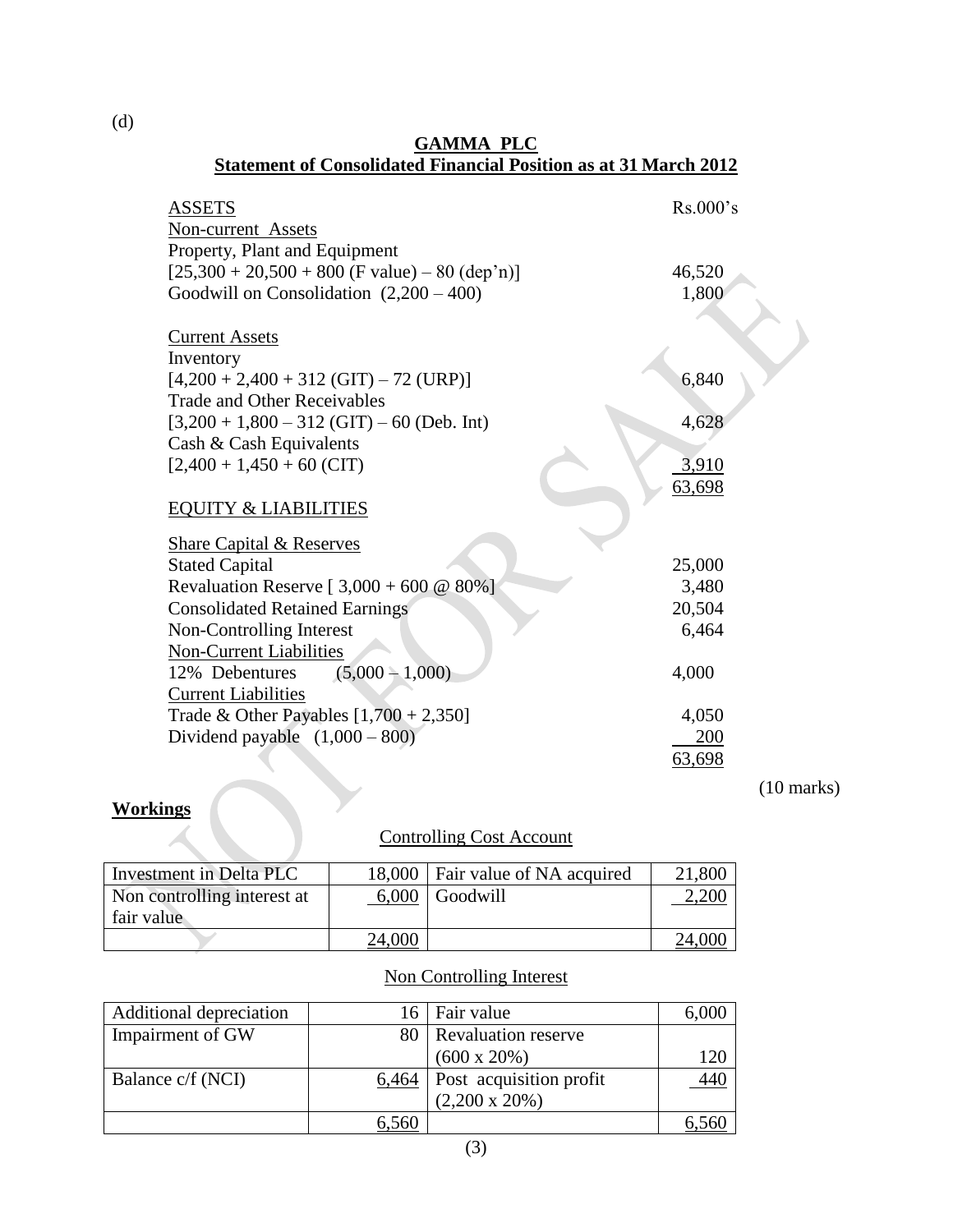#### Consolidated Retained Earnings.

| <b>Additional Depreciation</b>  | 64     | Balance b/f               | 18,400 |
|---------------------------------|--------|---------------------------|--------|
| $(800 \times 10\% \times 80\%)$ |        |                           |        |
| Unrealised profit on            |        | Retained profit Delta PLC |        |
| inventory $(52 + 20)$           | 72     | $(2,200 \times 80\%)$     | 1,760  |
| Impairment of GW                |        | Dividend Delta PLC        |        |
| $(400 \times 80\%)$             | 320    | $(1,000 \times 80\%)$     | 800    |
| Balance c/f                     | 20,504 |                           |        |
|                                 | 20,960 |                           | 20,960 |
|                                 |        |                           |        |

## **Answer No. 02**

#### (a) **Epsilon PLC Statement of Comprehensive Income for the year ended 31 March 2012**

| Sales $(308,600 - 120)$<br>Cost of Goods sold                                                                       | Rs.000's<br>308,480      |
|---------------------------------------------------------------------------------------------------------------------|--------------------------|
| $(262,000 - 35(abn. cost) - 280 (GIT) -120 Open. stock adj$<br><b>Gross Profit</b>                                  | <u>261,565</u><br>46,915 |
| <b>Distribution Cost</b><br>$(18,460 + 3,250$ (dep'n M.V) + 50 (bad-debt)<br>+69 (increase in doubtful debt prov'n) | (21,829)                 |
| Administration expenses<br>$(12,450 + 1,590$ (dep'n) + 1,500 (amort'n of Patent))                                   | (15,540)                 |
| Other expenses<br>$(+35)$ (Inventory logistical problem) $+180$ (impairment of machinery)                           | 215                      |
| <b>Profit before taxation</b>                                                                                       | 9,331                    |
| Taxation $(2,600 + 150$ (under-prov'n) + 40 (def. Tax)                                                              | (2,790)                  |
| Profit for the year                                                                                                 | 6,541                    |
| <b>Other Comprehensive Income</b><br>Reversal of impairment                                                         | (400)                    |
| <b>Total Comprehensive Income for the year</b>                                                                      | 6,141                    |

(10 marks)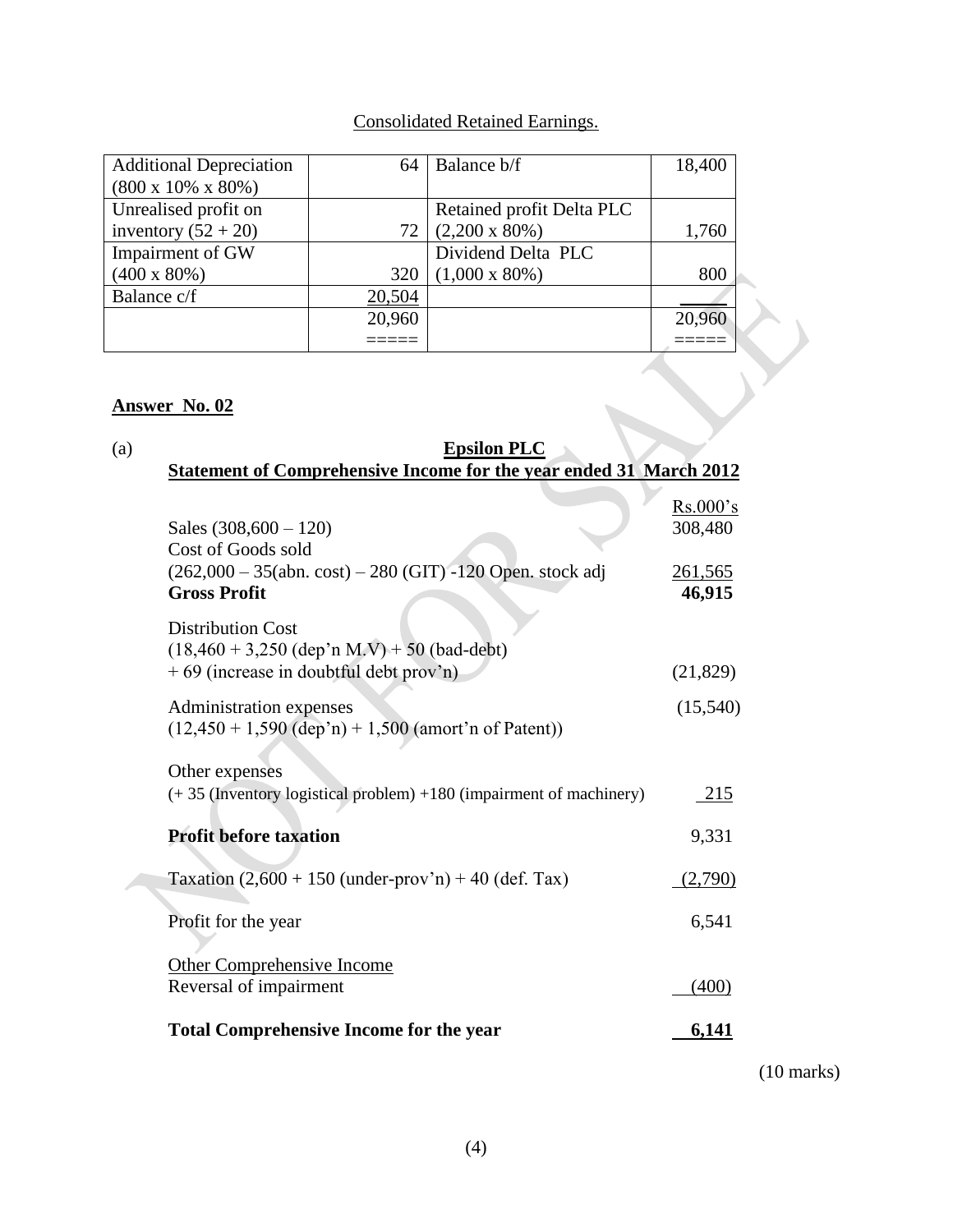#### (b) **Epsilon PLC Statement of Financial Position as at 31 March 2012**

|                                                                  | Rs.000's        |
|------------------------------------------------------------------|-----------------|
| <b>ASSETS</b>                                                    |                 |
| <b>Non-Current assets</b>                                        |                 |
| Property, Plant and Equipment                                    | 27,510          |
| Intangible Assets (Patent right) $(2,500 - 1,500)$ amortisation) | 1,000           |
| <b>Current Assets</b>                                            |                 |
| Inventory $(8,050 + 280)$ (GIT)                                  | 8,330           |
| Trade Receivable $(5,260 - 30 - 50$ (bad debt) $- 259$ (prov'n)  | 4,921           |
| <b>Other Receivable</b>                                          | 620             |
| Cash and Cash Equivalents                                        | 5,390           |
|                                                                  | 47,771          |
| <b>EQUITY &amp; LIABILITIES</b>                                  |                 |
| <b>Stated Capital &amp; Reserves</b>                             |                 |
| Stated Capital $-2$ million Ord. Shares                          | 21,000          |
| 12% Cum. Preference shares                                       | 5,000           |
| <b>Retained Earnings</b>                                         | 16,821          |
| <b>Non-Current Liabilities</b>                                   |                 |
| Deferred Tax Liability                                           | 40              |
| <b>Current Liabilities</b>                                       |                 |
| Trade Payable                                                    | 2,540           |
| <b>Other Payables</b>                                            |                 |
| $(1,200 + 450)$ (Income tax payable + 120 (advance on sales)     |                 |
| + 600 pref. dividends                                            | 2,370<br>47,771 |
|                                                                  |                 |
|                                                                  |                 |
|                                                                  |                 |

(9 marks)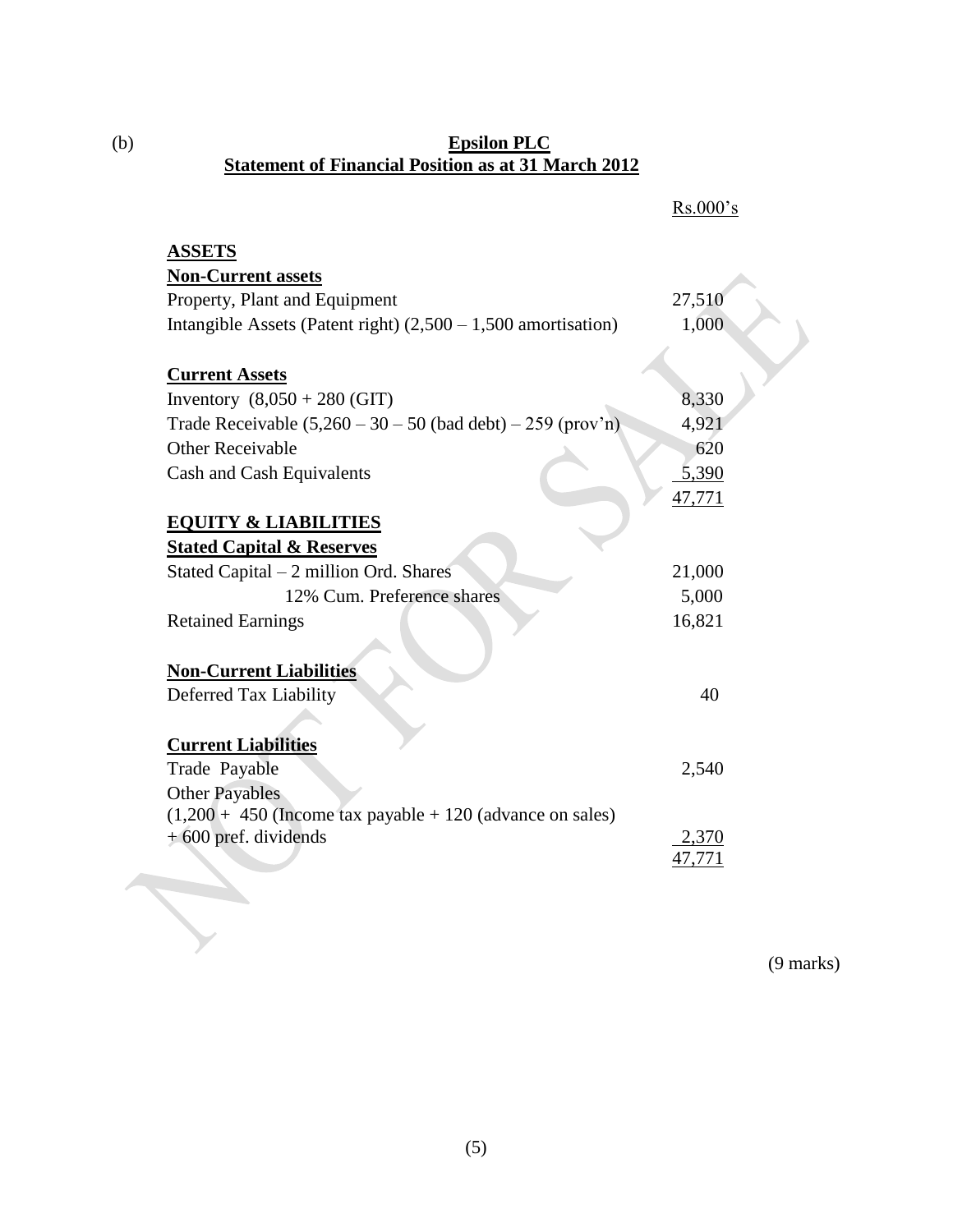#### (c) **Statement of changes in equity during the year ended 31 March 2012**

|                                         | Ordinary  | Revaluation | Retained  |
|-----------------------------------------|-----------|-------------|-----------|
|                                         | Share Cap | Reserve     | Earnings  |
|                                         |           |             |           |
| <b>Balance on 01/04/2011</b>            | 21,000    | 400         | 12,500    |
| Over-statement of Opening Inventory     |           |             | (120)     |
| Balances re-stated on 01/04/2011        | 21,000    | 400         | 12,380    |
|                                         |           |             |           |
| Revaluation                             |           |             |           |
| Total Comprehensive Income for the year |           | (400)       | 6,541     |
| Interim Ordinary dividend               |           |             | (1,500)   |
| Pref. Dividend                          |           |             | (600)     |
| <b>Balances on 31/03/2012</b>           | 21,000    |             | 16,821    |
|                                         |           |             |           |
|                                         |           |             | (3 marks) |

## (d) **Statement showing movements in Property, Plant & Equipment**

|                                       | Land $\&$        | Motor    | Machinery  | Furniture &      |
|---------------------------------------|------------------|----------|------------|------------------|
|                                       | <b>Buildings</b> | Vehicles |            | <b>Equipment</b> |
| <b>Cost / Revaluation</b>             |                  |          |            |                  |
| <b>Balance on 01/04/2011</b>          | 23,400           | 14,200   | 4,150      | 2,500            |
| Revaluation adjustment – Dep          |                  |          | (2,670)    |                  |
| <b>Revaluation Reserve – Reversal</b> |                  |          | 400)       |                  |
| Impairment                            |                  |          | 180)       |                  |
| balance on 31/03/2012                 | 23,400           | 14,200   | 900        | 2,500            |
| <b>Depreciation</b>                   |                  |          |            |                  |
| <b>Balance on 01/04/2011</b>          | 860              | 7,800    | 1,840      | 820              |
| Charge for the year                   | 510              | 3,250    | 830        | 250              |
| Revaluation adjustment                |                  |          | (2,670)    |                  |
| <b>Balance on 31/03/2012</b>          | 1,370            | 11,050   | Nil        | 1,070            |
| <b>WD Value on 31/03/2012</b>         | 22,030           | 3,150    | 900        | 1,430            |
|                                       |                  |          |            |                  |
| <b>Total Value</b>                    |                  |          | $= 27,510$ |                  |

(3 marks)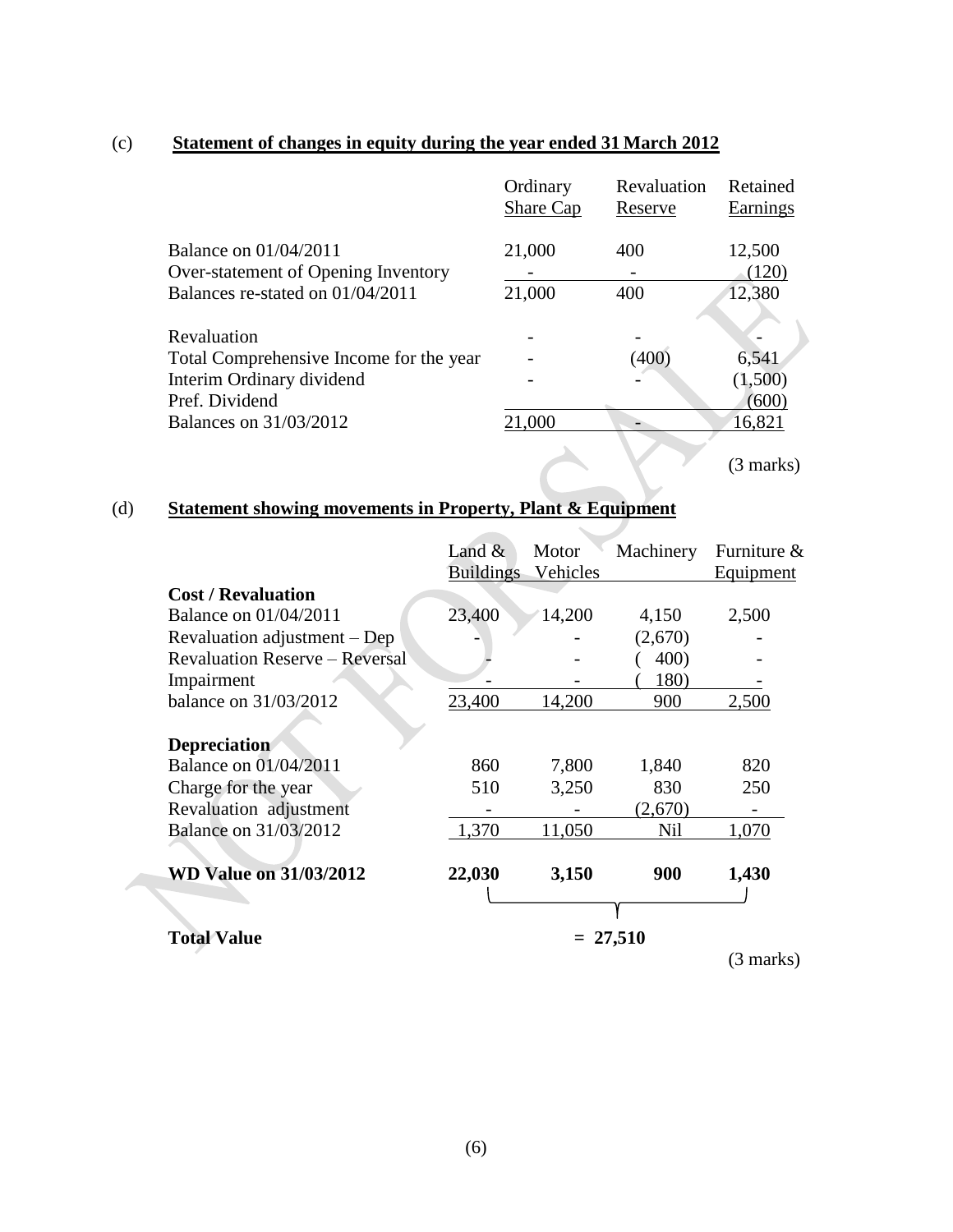- (i) Statement of financial position
	- **\*** Assets controlled by the entity useful in predicting the ability to generate cash flows (for investors)
	- **\*** Financial structure useful in predicting borrowing needs, the distribution of future profit/cash and likely success in raising new finance (for Investors, lenders)
	- **\*** Liquidity and Solvency useful in predicting whether financial commitments will be met as and when they fall due

#### Statement of comprehensive income

- **\*** Profitability useful in assessing the performance in light of resources controlled and thereby to predict profitability when resources are changed
- **\*** Ratio Useful in calculation of certain ratios such as Interest cover which will be useful to lenders in determining whether the return for their loan could be recovered
- **\*** For employees Assessing their performance based rewards, bonuses etc

#### Statement of cash flows

**\*** This information is used to assess the entity's investing, financing and operating activities. They show the entity's ability to produce cash and the needs which utilize those cash flows.

This will be useful to investors in assessing the entity's cash generating activities. Also prediction of future cash flows

*(award marks for any suitable answers)*

(3 marks)

(ii) (a) Identify whether a single arrangement comprises separately identifiable components and recognize the revenue separately

| Sale of machine |                                      | 4,250,000 | (On the delivery of machinery - 20 December)<br>2012) |           |
|-----------------|--------------------------------------|-----------|-------------------------------------------------------|-----------|
|                 | Installation                         | 250,000   | (Once the installation is completed)                  |           |
|                 |                                      | 4,500,000 |                                                       |           |
|                 | For 31 December 2012                 |           |                                                       |           |
|                 | Revenue                              | 4,250,000 |                                                       |           |
|                 | Advance received                     | 250,000   |                                                       |           |
|                 |                                      |           |                                                       | (3 marks) |
| (b)             | Price under normal terms of credit   |           | 1,200,000                                             |           |
|                 | Price under extended terms of credit |           | .280.000                                              |           |

(7)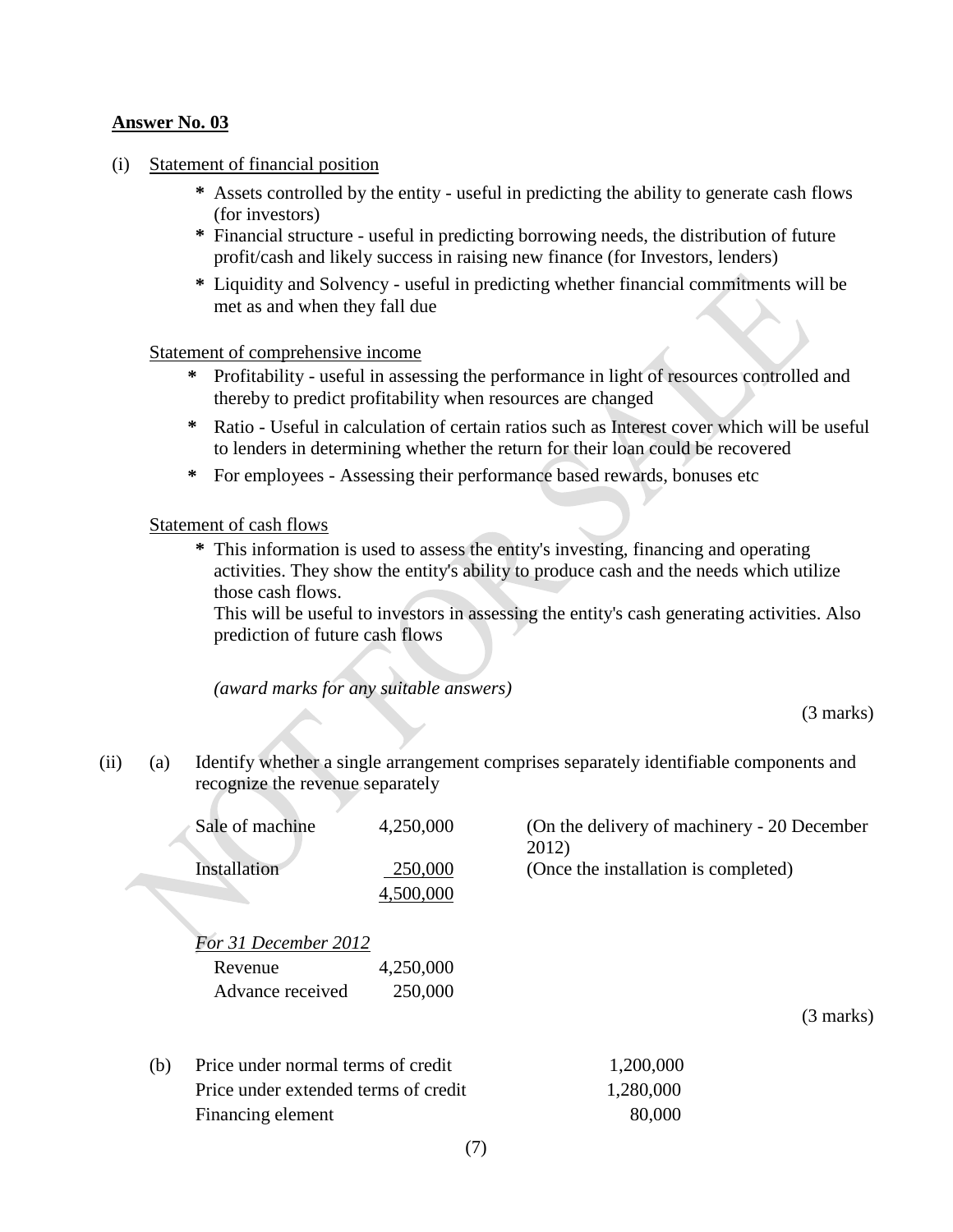| For 31 December 2012 |           |
|----------------------|-----------|
| Revenue              | 1,200,000 |
| Finance Income       | 80,000    |

( 1 mark)

(c) Dispatch date 18-Dec-12 Received by Customer 21-Jan-13 Shipment Terms FOB (Free On Board)

> Revenue shall be recognized when the risk and rewards are passed to the buyer. In import/export sales transactions, one of the consideration in determining the risk and rewards transfer point is the Shipment terms.

> Under FOB terms, seller is responsible up to the goods are loaded on to ship and sale shall be recognized at that point

*For 31 December 2012* Revenue 3,800,000

 $(1\frac{1}{2}$  marks)

(iii)

|     |                                  |       |            | <b>Rs. '000</b> |  |
|-----|----------------------------------|-------|------------|-----------------|--|
|     | Sales (Cash sales - Rs. 720,000) |       |            | 7,800           |  |
|     | Cost of Sales                    |       |            | (5,850)         |  |
|     | <b>Gross Profit</b>              |       |            | 1,950           |  |
|     | <b>Expenses</b> and taxation     |       |            | (1,320)         |  |
|     | Profit for the year              |       |            | 630             |  |
|     |                                  |       |            |                 |  |
|     | As at 31 December 2012           |       |            |                 |  |
|     | - Inventory                      |       |            | 1,200           |  |
|     | - Debtors                        |       |            | 884             |  |
|     |                                  |       |            |                 |  |
| (a) | <b>Revenue for year 2013</b>     |       |            |                 |  |
|     |                                  | 2012  | Increase   | 2013            |  |
|     | Cash sales                       | 720   | <b>Nil</b> | 720             |  |
|     | Credit sales                     | 7,080 | 10%        | 7,788           |  |
|     |                                  | 7,800 |            | 8,508           |  |
|     |                                  |       |            |                 |  |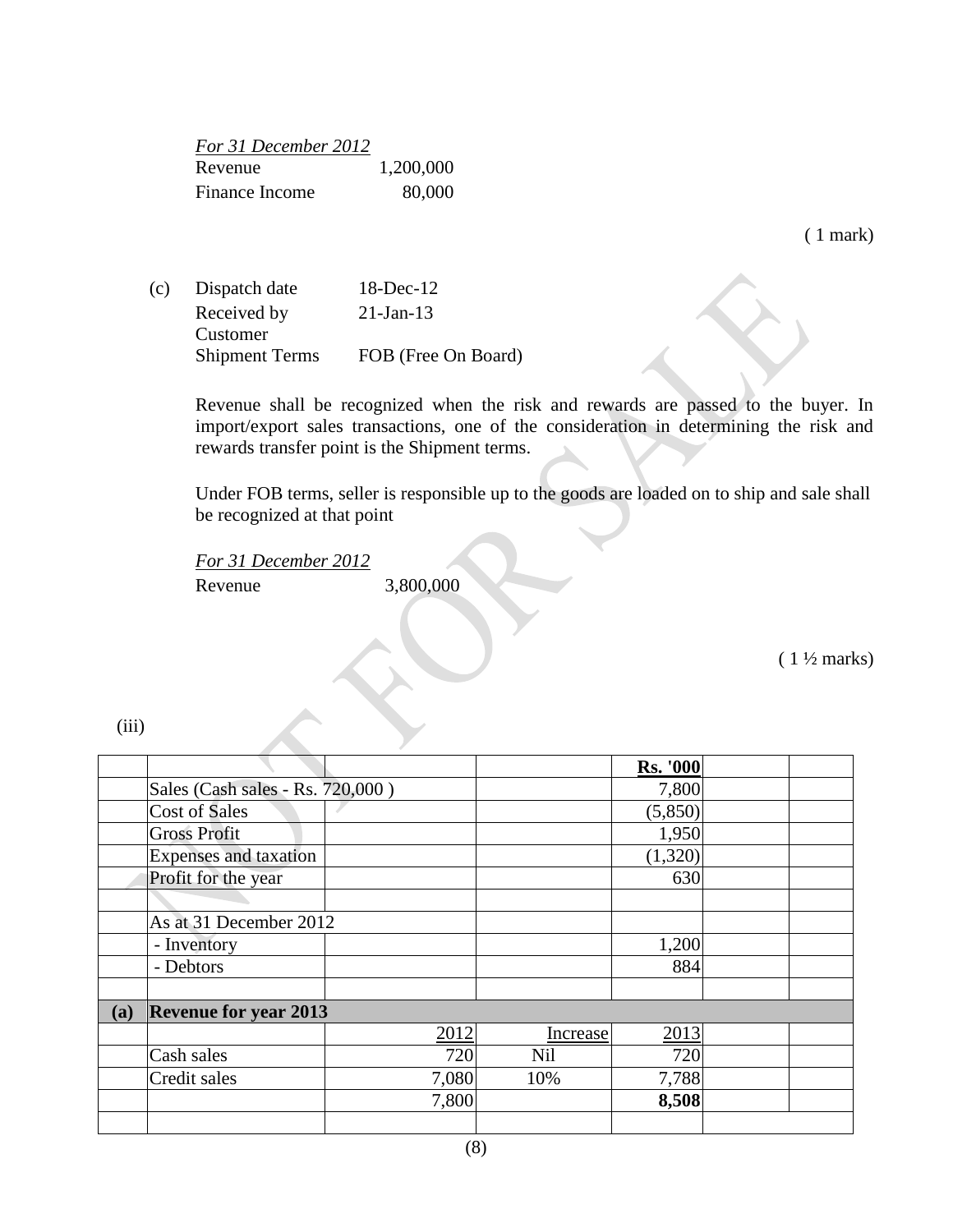| (b)  | Purchases for year 2013                         |                          |                     |                            |                         |
|------|-------------------------------------------------|--------------------------|---------------------|----------------------------|-------------------------|
|      |                                                 |                          |                     |                            |                         |
|      | GP Margin $-2012$                               | 25%                      |                     |                            |                         |
|      |                                                 |                          |                     |                            |                         |
|      | GP for year 2013                                | Expected sales*GP Margin | $=$                 | 2,127                      |                         |
|      |                                                 |                          |                     |                            |                         |
|      | Cost of sales 2013                              | Sales - GP               | $\equiv$            | 6,381                      |                         |
|      |                                                 |                          |                     |                            |                         |
|      | b/f inventory                                   | 1,200                    |                     |                            |                         |
| Add  | Purchases                                       | 6,591                    |                     |                            |                         |
| Less | c/d inventory                                   | (1, 410)                 |                     |                            |                         |
|      | Cost of sales                                   | 6,381                    |                     |                            |                         |
|      |                                                 |                          |                     |                            |                         |
| (c)  | Profit for year 2013                            |                          |                     |                            |                         |
|      |                                                 |                          |                     |                            |                         |
|      | Gross profit                                    |                          | 2,127               |                            |                         |
|      | Expenses & taxation (increased by 5%)           |                          | (1, 386)            |                            |                         |
|      |                                                 |                          | 741                 |                            |                         |
|      |                                                 |                          |                     |                            |                         |
| (d)  | Debtors balance as at 31 December 2013          |                          |                     |                            |                         |
|      | Current debtors payment period                  | $\equiv$                 | Debtors             | $\overline{\ast}$ 360 days |                         |
|      |                                                 |                          | <b>Credit sales</b> |                            |                         |
|      |                                                 |                          |                     |                            |                         |
|      |                                                 | $\equiv$                 | 884                 | * 360 days                 |                         |
|      |                                                 |                          | 7,080               |                            |                         |
|      |                                                 | ≐                        | 45                  | days                       |                         |
|      |                                                 |                          |                     |                            |                         |
|      | New credit period                               |                          | 75                  | days                       |                         |
|      |                                                 |                          |                     |                            |                         |
|      | (by applying same formula above)                |                          |                     |                            |                         |
|      |                                                 | 76 days<br>$=$           | Debtors             | * 360 days                 |                         |
|      |                                                 |                          | 7,788               |                            |                         |
|      |                                                 |                          |                     |                            |                         |
|      |                                                 |                          | 1,623               |                            |                         |
| (e)  | <b>Creditors balance as at 31 December 2013</b> |                          |                     |                            |                         |
|      |                                                 |                          |                     |                            |                         |
|      | Creditors settlement period                     | $\quad =$                | Creditors           | * 360 days                 |                         |
|      |                                                 |                          | Credit purchases    |                            |                         |
|      |                                                 |                          |                     |                            |                         |
|      |                                                 | 30 days<br>$\equiv$      | Creditors           | * 360 days                 |                         |
|      |                                                 |                          | 6,591               |                            |                         |
|      |                                                 |                          |                     |                            |                         |
|      |                                                 | $\equiv$                 | 549                 |                            |                         |
|      |                                                 |                          |                     |                            | $(6 \frac{1}{2}$ marks) |

(Total 15 marks)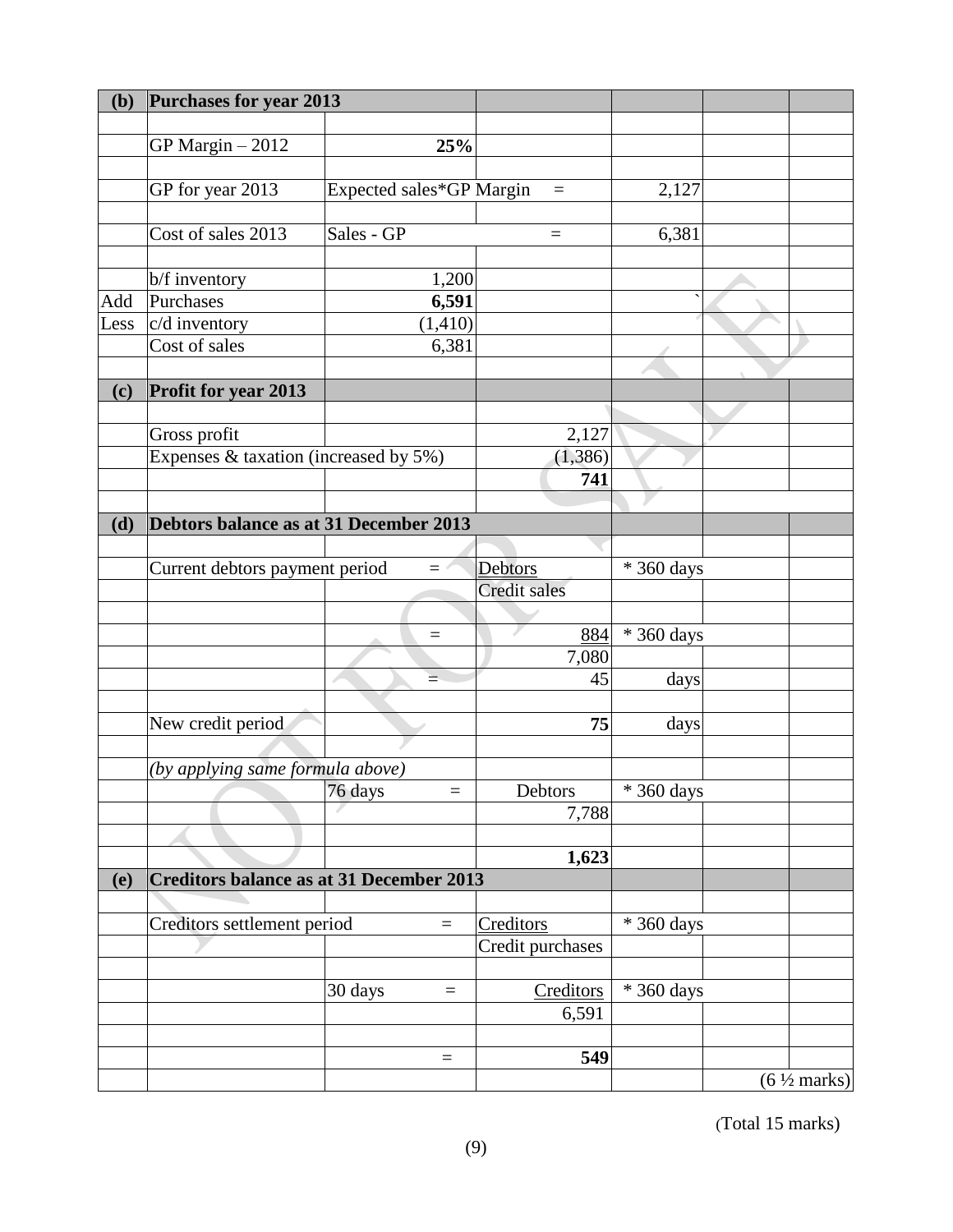|                                                                                 |           | Exempt/<br><b>Not</b> | Liable  |
|---------------------------------------------------------------------------------|-----------|-----------------------|---------|
|                                                                                 |           | <b>Liable</b>         |         |
| <b>Employment Income</b>                                                        |           |                       |         |
| Salary – 63,000 x 8 = 504,000                                                   |           |                       | 504,000 |
| 64,050 x 4 = $256,200$                                                          |           |                       | 256,200 |
| Cost of Living allowance                                                        |           |                       | 70,200  |
| Extra duty allowance - exempt                                                   |           | 32,000                |         |
| Availability allowance $1,700 \times 12$ - exempt                               |           | 20,400                |         |
| Language allowance 800 x12                                                      |           |                       | 9,600   |
| Worked on holidays - $63,000/20$ *9                                             |           |                       | 28,350  |
| Vehicle allowances 18,000 x 12<br>216,000<br>$=$                                |           |                       |         |
| Less: exempt 50,000 per month                                                   |           | 216,000               |         |
| Rental value of residence provided for government employees is exempt           |           |                       |         |
| Accommodation expenses - $(440 \times 4 = 1,760 \times 136 = 239,360)$          |           | 239,360               |         |
| Air fare - 65,000                                                               |           | 65,000                |         |
| <b>Employment Income</b>                                                        |           |                       | 868,350 |
| Employment tax free allowance                                                   |           |                       | 100,000 |
| <b>Statutory Income from employment</b>                                         |           |                       | 768,350 |
| <b>Interest income</b>                                                          |           |                       |         |
| Net Interest received on deposits made in commercial banks –                    |           |                       |         |
| Since the tax has been deducted, it does not form part of the assessable income |           |                       |         |
| Interest from savings account - no WHT has been deducted                        |           |                       | 48,000  |
| Profits and income from the sales of a book - If the income is received within  |           |                       | 27,000  |
| $-50\%$ is exempt<br>one year                                                   |           |                       |         |
| Sale of a block of land is not taxed since it is not out of a source of income  |           |                       |         |
| specified in the law<br><b>Business Income</b>                                  |           |                       |         |
|                                                                                 | 683,850   |                       |         |
| Net profit as per accounts<br>Less: other sources of income                     |           |                       |         |
| Rent income                                                                     |           |                       |         |
| Profit on sale of the ECG machine computer                                      | (480,000) |                       |         |
|                                                                                 | (34,000)  |                       |         |
| Add/less - disallowable items/allowable items                                   |           |                       |         |
| Stock adjustment opening stock<br>14,000                                        |           |                       |         |
| Add purchases<br>742,000<br>756,000                                             |           |                       |         |
| 16,000<br>Less closing stock                                                    |           |                       |         |
| Cost of sales<br>740,000                                                        |           |                       |         |
| Already charged<br>742,000                                                      |           |                       |         |
| To be adjusted<br>2,000<br>2,000                                                |           |                       |         |
| Salaries paid to wife - allowed                                                 |           |                       |         |
| Overtime paid including to his wife – allowed                                   |           |                       |         |
| Purchase of an ECG machine<br>90,000                                            |           |                       |         |
| Purchase of a nebulizer machine<br>30,000                                       |           |                       |         |
| Profit/loss from the disposal of the ECG machine                                |           |                       |         |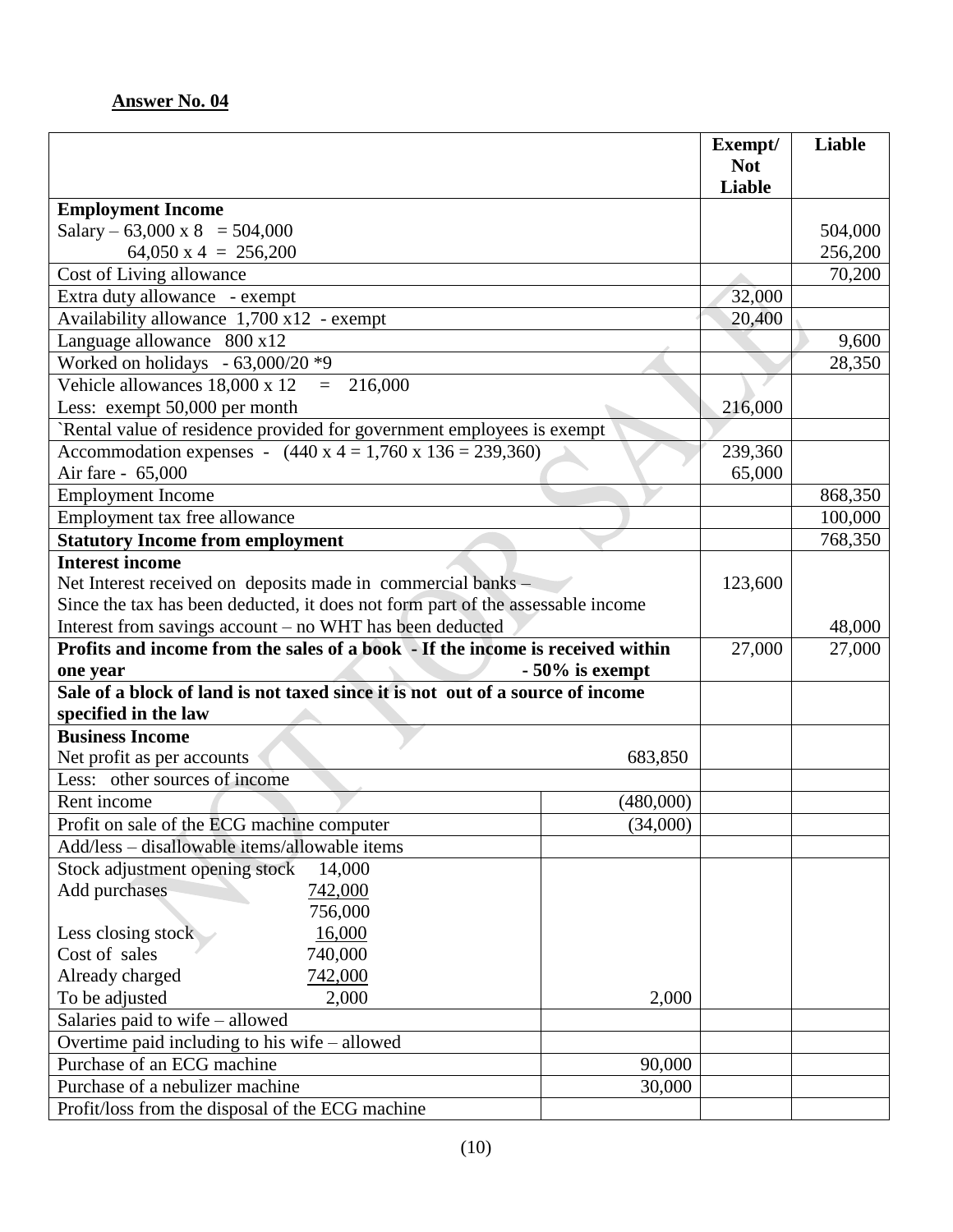| 34,000<br>Sale proceeds                                                     |           |           |
|-----------------------------------------------------------------------------|-----------|-----------|
| Less: cost of acquisition<br>$= 80,000$                                     |           |           |
| Less: capital allowance granted = $80,000$                                  |           |           |
| 34,000<br>Tax profit                                                        |           |           |
| Therefore, capital allowance is granted                                     |           |           |
| on the cost of acquisition less tax profit                                  |           |           |
| from the old machine                                                        |           |           |
| $90,000 - 34,000 = 56,000$                                                  |           |           |
| Capital allowance - 33 1/3%                                                 | (18, 667) |           |
| Profit/loss from the disposal of the nebulizer machine                      |           |           |
| Sale proceeds<br>$\boldsymbol{0}$                                           |           |           |
| Less: cost of acquisition<br>$= 25,000$                                     |           |           |
| Less: capital allowance granted $= 25,000$                                  |           |           |
| $\frac{0}{0}$<br>Tax profit                                                 |           |           |
| Therefore, capital allowance is granted                                     |           |           |
| on the cost of acquisition                                                  |           |           |
| Capital allowance = $30,000 \times 33$ 1/3%                                 | (10,000)  |           |
| Renewal of surgical instruments - allowed                                   |           |           |
| Rates to building 40,000 x $\frac{1}{2}$                                    | 20,000    |           |
| Repairs to building - allowed                                               |           |           |
| <b>Adjusted profit</b>                                                      | 283,183   | 283,183   |
| <b>Rent Income</b>                                                          |           |           |
| Gross rent received<br>480,000                                              |           |           |
| 20,000<br>Less: rates = $(40,000 \times 1/2)$                               |           |           |
| 460,000                                                                     |           |           |
| 115,000<br>Less: 25% for repairs                                            |           |           |
| 345,000                                                                     |           |           |
|                                                                             |           |           |
| $NAV = RA - repair$ allowance = 200,000 - 50,000                            |           |           |
| $= 150,000$                                                                 |           |           |
| $=$ 1/2 of 150,000 = 75,000                                                 |           |           |
| Net rent is more than NAV                                                   |           | 345,000   |
| <b>Income from spouse</b>                                                   |           |           |
| $-450,000$<br><b>Salary</b>                                                 |           |           |
| <b>Over time - 166,000</b>                                                  |           | 616,000   |
| Total statutory income                                                      |           | 2,087,533 |
| Less: deductions under section 32                                           |           |           |
| Interest paid to the bank on a loan, and sufficient other sources           |           |           |
| of income is available to deduct the interest expense                       |           | 342,000   |
| <b>Assessable income</b>                                                    |           | 1,745,533 |
|                                                                             |           |           |
| <b>Less qualifying payments</b>                                             |           |           |
| contribution to WROP – is not a qualifying payment                          |           |           |
| Donation $-$ to an approved charity $-$ not claimable                       |           |           |
| Capital payment of a loan is not a qualifying payment<br>Personal allowance |           |           |
|                                                                             |           | 500,000   |
|                                                                             |           |           |
| <b>Taxable income</b>                                                       |           | 1,245,533 |
| First<br>20,000<br>500,000<br>@<br>4%                                       |           |           |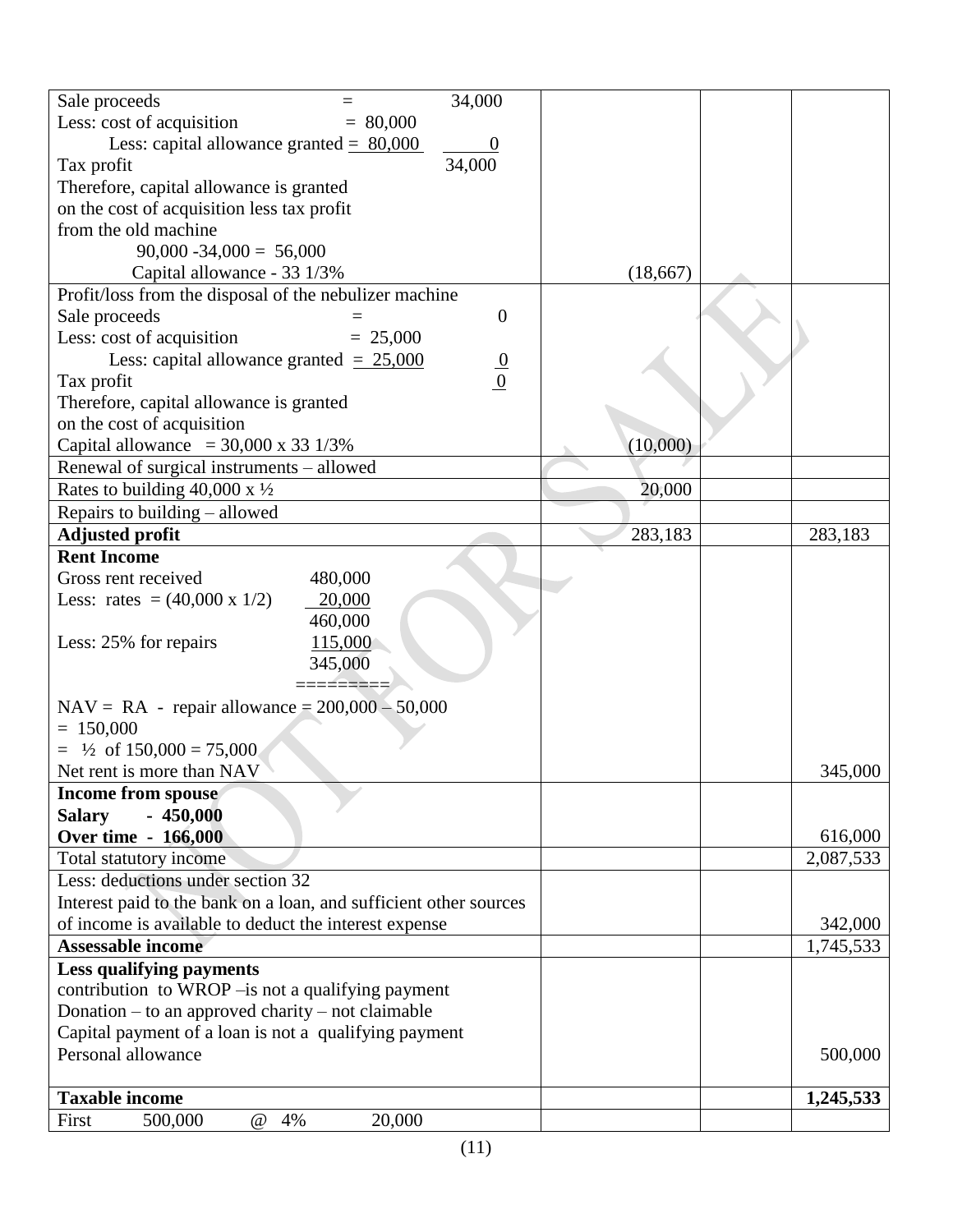| <b>Next</b>       | 500,000                  | @ 8%  | 40,000 |         |  |
|-------------------|--------------------------|-------|--------|---------|--|
| Balance           | 245,533                  | @ 10% | 24,553 |         |  |
|                   | Gross income tax payable |       |        | 84,553  |  |
| Less: tax credit  |                          |       |        |         |  |
| self-assessment   |                          |       |        | 75,000  |  |
|                   | <b>PAYE</b>              |       |        | 12,450  |  |
| <b>Refund Due</b> |                          |       |        | (2,897) |  |

(25 marks)

 $\bar{\lambda}$ 

| Computation of Divisible profit, Share of profit and Partnership Tax payable by MNO<br><b>Enterprises</b> |           |            |  |  |
|-----------------------------------------------------------------------------------------------------------|-----------|------------|--|--|
| For the year of assessment 2011/12                                                                        | Rs.       |            |  |  |
| Net loss as per account                                                                                   |           | (736, 550) |  |  |
| Add: Partners' salaries                                                                                   |           |            |  |  |
| Malaka<br>900,000                                                                                         |           |            |  |  |
| Neelaka<br>500,000                                                                                        | 1,400,000 |            |  |  |
| Yard rent - allowed                                                                                       |           |            |  |  |
| Advertisement - donation to a charity                                                                     | 18,000    |            |  |  |
| $1,876,000 - 18,000 = 1,858,000$                                                                          |           |            |  |  |
| 25% disallowed                                                                                            | 464,500   |            |  |  |
| Entertainment                                                                                             | 619,000   |            |  |  |
| Interest paid to Ovinaka allowed                                                                          |           |            |  |  |
| Nation Building $tax - 100\%$ allowed                                                                     |           |            |  |  |
| Audit fees on an opinion not allowed                                                                      | 32,000    |            |  |  |
| All other expenses allowed                                                                                |           |            |  |  |
| Divisible profit/ Adjusted Profit                                                                         | 1,796,950 |            |  |  |
| Partnership Tax                                                                                           |           |            |  |  |
| (Divisible Profit + Other Income) - $600,000$                                                             |           |            |  |  |
| $1,796,950 + 0 - 600,000 = 1,196,950 \times 8\% = 95,756$                                                 |           |            |  |  |
|                                                                                                           |           |            |  |  |

|                           | <b>Total</b> | <b>Malaka</b> | <b>Neelaka</b> | Ovinaka |
|---------------------------|--------------|---------------|----------------|---------|
| <b>Share of profit</b>    | 396,950      | 132,317       | 132,317        | 132,316 |
| Salaries paid to partners | 1,400,000    | 900,000       | 500,000        |         |
| <b>Divisible Profit</b>   | 1,796,950    |               |                |         |

(10 marks)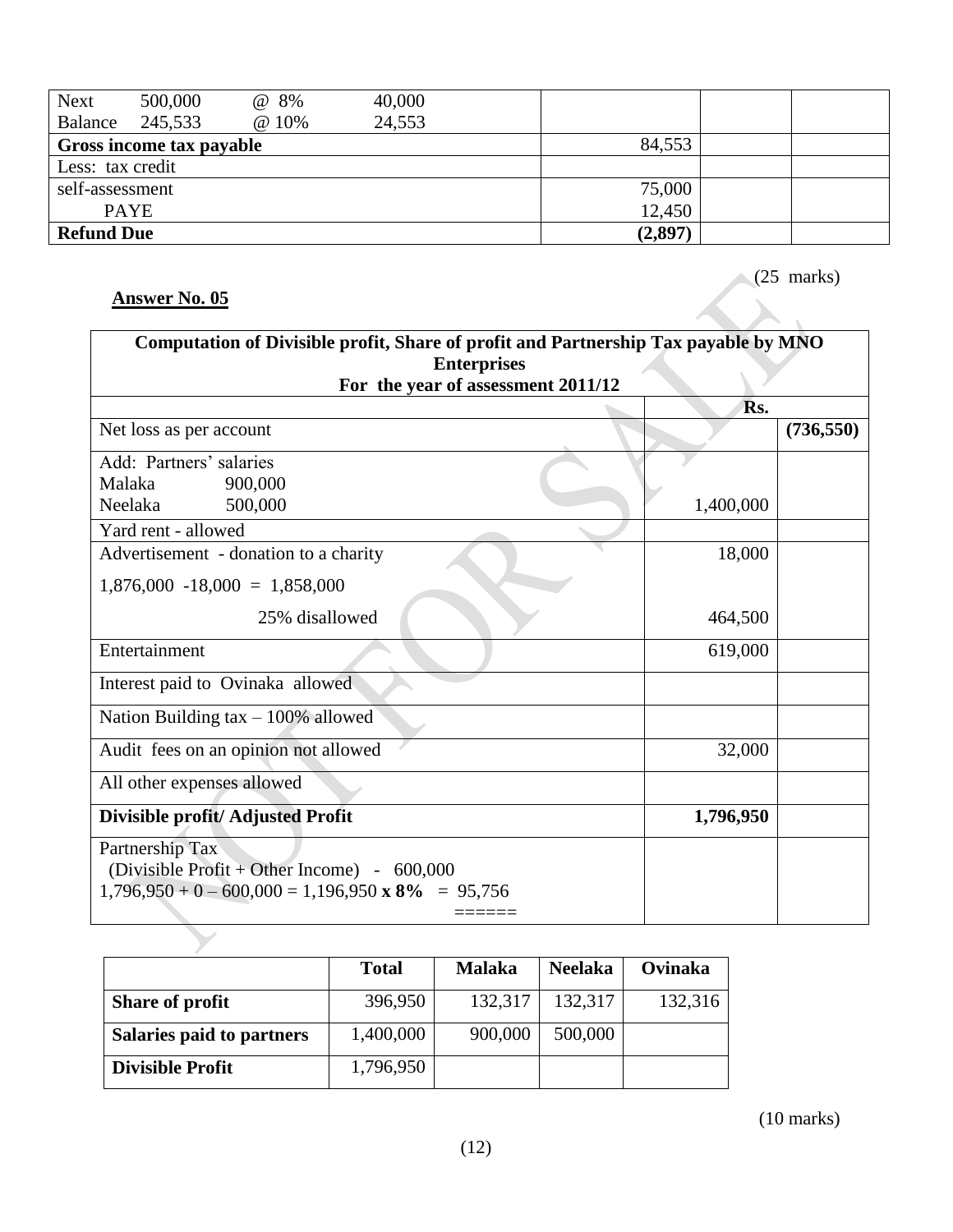| Rs. 80,925,560<br>6,590,875      |
|----------------------------------|
| Rs. 74,334,685<br>Rs. 37,167,343 |
| Rs. 37,167,343                   |
| 743,346                          |
| Rs.<br>Rs.                       |

(5 marks)

#### **Answer No. 07**

An assessor can make an assessment or an additional assessment at any time after the time bar in the following instances.

The subsequent receipt of any arrears relating to profits from employment for that year of assessment.

The subsequent receipt of interest income which was excluded in that year of assessment.

In the case of an executor by reason of an incorrect statement.

Where in the opinion of the assessor any fraud evasion or willful default has been committed by the tax payer in relation to any income tax payable for that year of assessment.

(5 marks)

 $\overline{\phantom{0}}$